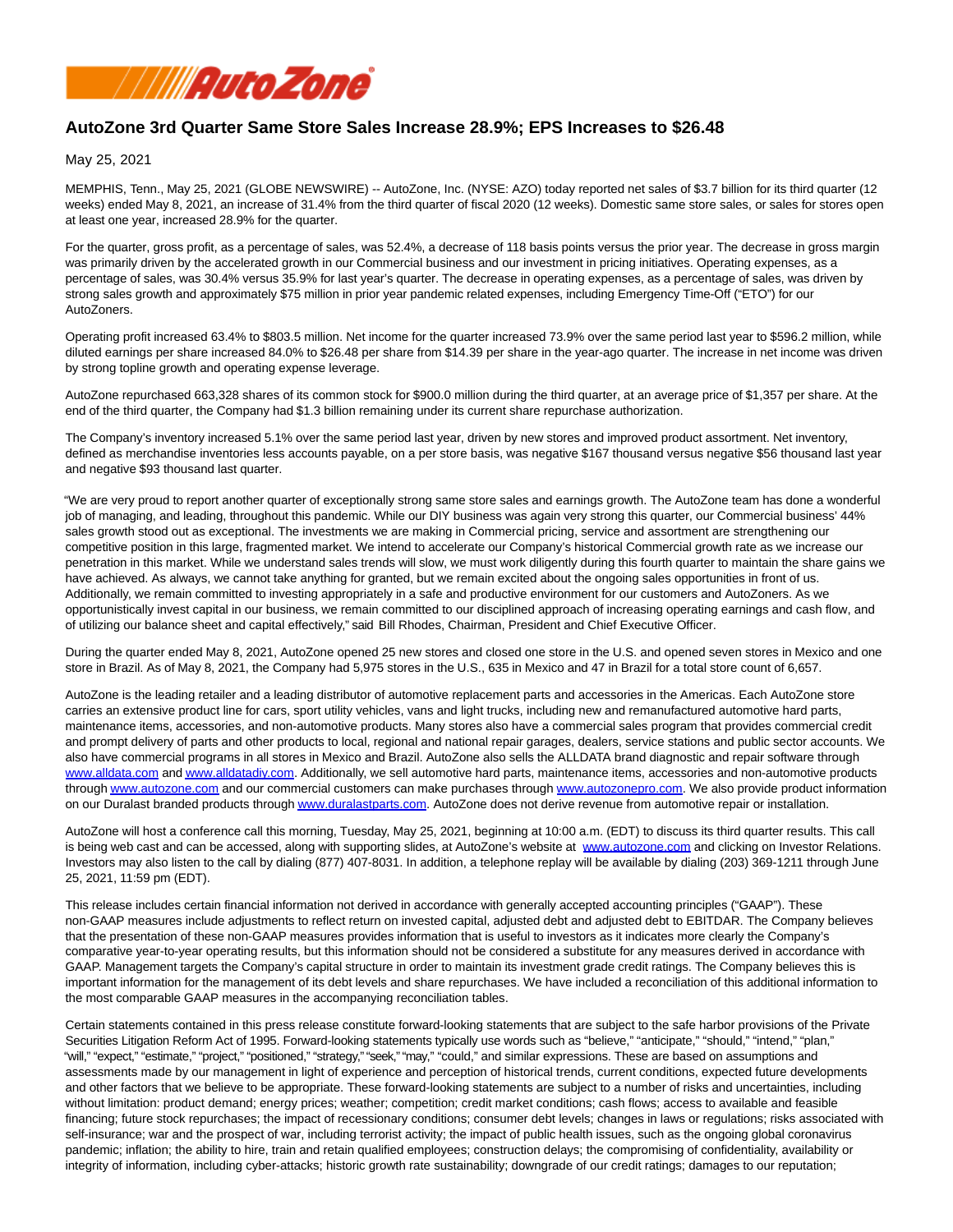challenges in international markets; failure or interruption of our information technology systems; origin and raw material costs of suppliers; disruption in our supply chain; impact of tariffs; anticipated impact of new accounting standards; and business interruptions. Certain of these risks and uncertainties are discussed in more detail in the "Risk Factors" section contained in Item 1A under Part 1 of the Company's Annual Report on Form 10-K for the year ended August 29, 2020, and these Risk Factors should be read carefully. Forward-looking statements are not guarantees of future performance, and actual results, developments and business decisions may differ from those contemplated by such forward-looking statements, and events described above and in the "Risk Factors" could materially and adversely affect our business. However, it should be understood that it is not possible to identify or predict all such risks and other factors that could affect these forward-looking statements. Forward-looking statements speak only as of the date made. Except as required by applicable law, we undertake no obligation to update publicly any forward-looking statements, whether as a result of new information, future events or otherwise.

#### Contact Information:

Financial: Brian Campbell at (901) 495-7005[, brian.campbell@autozone.com](mailto:brian.campbell@autozone.com) Media: David McKinney at (901) 495-7951[, david.mckinney@autozone.com](mailto:david.mckinney@autozone.com)

#### **AutoZone's 3rd Quarter Highlights - Fiscal 2021**

#### **Condensed Consolidated Statements of Operations**

#### **3rd Quarter, FY2021**

(in thousands, except per share data)

|                                      |    | <b>GAAP Results</b>           |    |           |  |  |
|--------------------------------------|----|-------------------------------|----|-----------|--|--|
|                                      |    | 12 Weeks Ended<br>May 8, 2021 |    |           |  |  |
|                                      |    |                               |    |           |  |  |
| Net sales                            | \$ | 3,651,023                     | \$ | 2,779,299 |  |  |
| Cost of sales                        |    | 1,736,077                     |    | 1,288,651 |  |  |
| Gross profit                         |    | 1,914,946                     |    | 1,490,648 |  |  |
| Operating, SG&A expenses             |    | 1,111,441                     |    | 998,975   |  |  |
| Operating profit (EBIT)              |    | 803,505                       |    | 491,673   |  |  |
| Interest expense, net                |    | 45,026                        |    | 47,450    |  |  |
| Income before taxes                  |    | 758,479                       |    | 444,223   |  |  |
| Income taxes $(1)$                   |    | 162,315                       |    | 101,327   |  |  |
| Net income                           | \$ | 596,164                       | \$ | 342,896   |  |  |
| Net income per share:                |    |                               |    |           |  |  |
| Basic                                | \$ | 27.15                         | \$ | 14.66     |  |  |
| <b>Diluted</b>                       | \$ | 26.48                         | \$ | 14.39     |  |  |
| Weighted average shares outstanding: |    |                               |    |           |  |  |
| Basic                                |    | 21,956                        |    | 23,386    |  |  |
| <b>Diluted</b>                       |    | 22,515                        |    | 23,828    |  |  |
|                                      |    |                               |    |           |  |  |

 $^{(1)}$ The twelve weeks ended May 8, 2021 and the comparable prior year period include \$16.0M and \$1.1M in tax benefits from stock option exercises, respectively

 $^{(2)}$ The twelve weeks ended May 9, 2020 were negatively impacted by approximately \$75M (pre-tax) of pandemic related expenses, including Emergency Time-Off

#### **Year-To-Date 3rd Quarter, FY2021**

(in thousands, except per share data)

|                          | <b>GAAP Results</b>                          |                                              |    |           |  |  |  |  |
|--------------------------|----------------------------------------------|----------------------------------------------|----|-----------|--|--|--|--|
|                          | 36 Weeks Ended<br>May 8, 2021 <sup>(2)</sup> | 36 Weeks Ended<br>May 9, 2020 <sup>(2)</sup> |    |           |  |  |  |  |
| Net sales                | \$                                           | 9,716,101                                    | \$ | 8,085,999 |  |  |  |  |
| Cost of sales            |                                              | 4,566,155                                    |    | 3,728,221 |  |  |  |  |
| Gross profit             |                                              | 5,149,946                                    |    | 4,357,778 |  |  |  |  |
| Operating, SG&A expenses |                                              | 3,249,449                                    |    | 2,958,144 |  |  |  |  |
| Operating profit (EBIT)  |                                              | 1,900,497                                    |    | 1,399,634 |  |  |  |  |
| Interest expense, net    |                                              | 137,217                                      |    | 135,528   |  |  |  |  |
| Income before taxes      |                                              | 1,763,280                                    |    | 1,264,106 |  |  |  |  |
| Income taxes $(1)$       |                                              | 378,737                                      |    | 271,591   |  |  |  |  |
| Net income               | \$                                           | 1,384,543                                    | \$ | 992,515   |  |  |  |  |
| Net income per share:    |                                              |                                              |    |           |  |  |  |  |
| Basic                    | \$                                           | 61.24                                        | S  | 42.04     |  |  |  |  |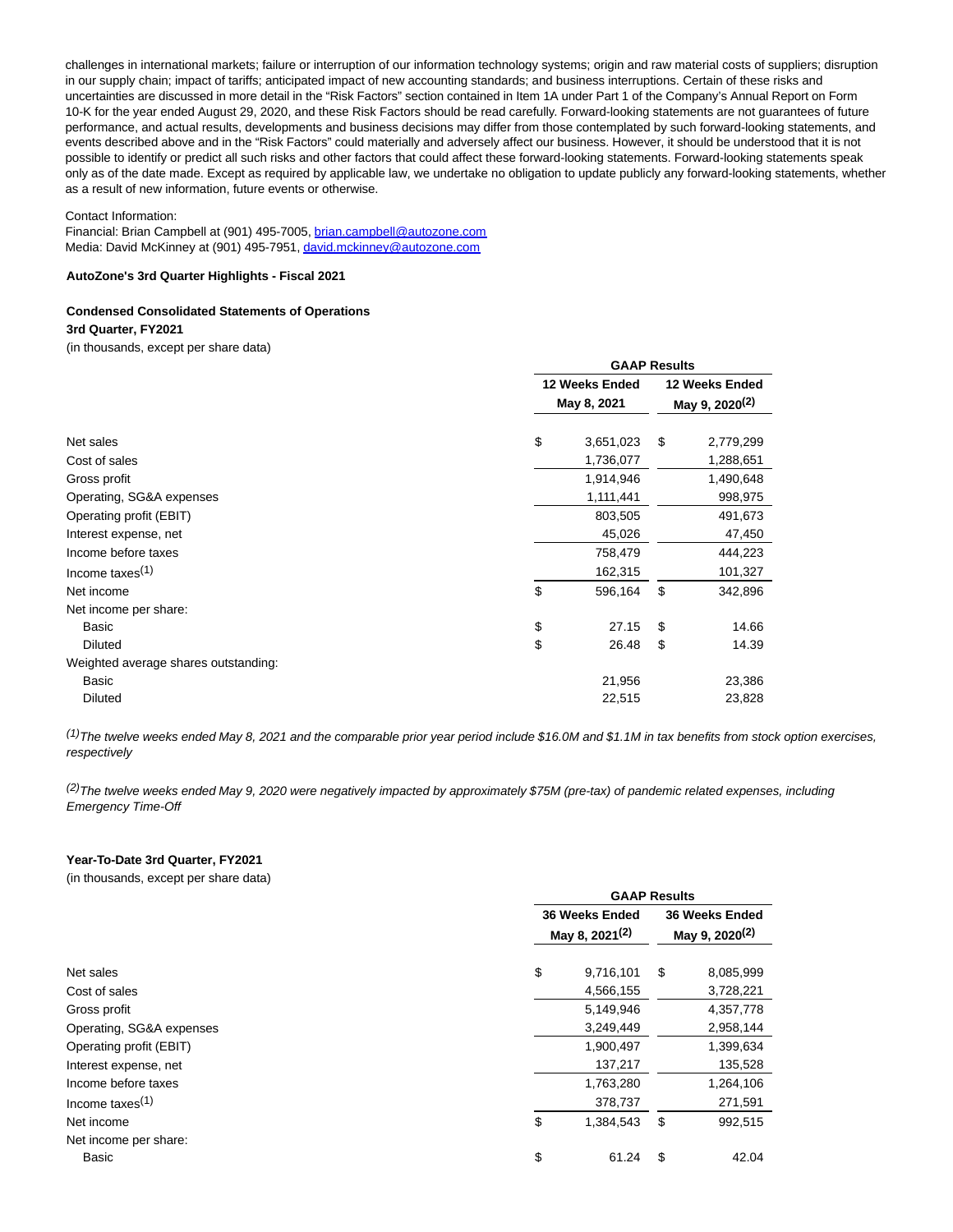| <b>Diluted</b>                       | \$<br>59.80 | - \$ | 41.08  |
|--------------------------------------|-------------|------|--------|
| Weighted average shares outstanding: |             |      |        |
| Basic                                | 22.609      |      | 23,610 |
| <b>Diluted</b>                       | 23.154      |      | 24.160 |

 $^{(1)}$ The thirty-six weeks ended May 8, 2021 and the comparable prior year period include \$35.2M and \$17.6M in tax benefits from stock option exercises, respectively

 $(2)$ The thirty-six weeks ended May 8, 2021 and the comparable prior year period were negatively impacted by pandemic related expenses, including Emergency Time-Off of approximately \$46M (pre-tax) and \$75M (pre-tax), respectively

#### **Selected Balance Sheet Information** (in thousands)

|                                                   | May 8, 2021 |      | May 9, 2020 | <b>August 29, 2020</b> |            |  |
|---------------------------------------------------|-------------|------|-------------|------------------------|------------|--|
| \$<br>Cash and cash equivalents                   | 975.646     | - \$ | 509.118     | \$                     | 1,750,815  |  |
| Merchandise inventories                           | 4,665,477   |      | 4,440,602   |                        | 4,473,282  |  |
| <b>Current assets</b>                             | 6,224,396   |      | 5,397,993   |                        | 6,811,872  |  |
| Property and equipment, net                       | 4,683,149   |      | 4,384,586   |                        | 4,509,221  |  |
| Operating lease right-of-use assets               | 2,694,846   |      | 2.613.849   |                        | 2,581,677  |  |
| Total assets                                      | 14,137,946  |      | 12,902,131  |                        | 14,423,872 |  |
| Accounts payable                                  | 5,778,222   |      | 4,806,329   |                        | 5,156,324  |  |
| <b>Current liabilities</b>                        | 7,013,249   |      | 5,769,076   |                        | 6,283,091  |  |
| Operating lease liabilities, less current portion | 2,594,506   |      | 2,481,280   |                        | 2,501,560  |  |
| Total debt                                        | 5,267,896   |      | 5,418,272   |                        | 5,513,371  |  |
| Stockholders' deficit                             | (1,763,392) |      | (1,632,736) |                        | (877, 977) |  |
| Working capital                                   | (788, 853)  |      | (371,083)   |                        | 528,781    |  |

# **AutoZone's 3rd Quarter**

**Highlights - Fiscal 2021**

### **Condensed Consolidated Statements of Operations**

### **Adjusted Debt / EBITDAR**

| (in thousands, except adjusted debt to EBITDAR ratio) | <b>Trailing 4 Quarters</b> |             |             |           |  |  |  |
|-------------------------------------------------------|----------------------------|-------------|-------------|-----------|--|--|--|
|                                                       |                            | May 8, 2021 | May 9, 2020 |           |  |  |  |
| Net income                                            | \$                         | 2,125,000   | \$          | 1,557,744 |  |  |  |
| Add: Interest expense                                 |                            | 202,854     |             | 196,724   |  |  |  |
| Income tax expense                                    |                            | 590,688     |             | 425,941   |  |  |  |
| <b>EBIT</b>                                           |                            | 2,918,542   |             | 2,180,409 |  |  |  |
| Add: Depreciation and amortization                    |                            | 403,395     |             | 390,954   |  |  |  |
| Rent expense <sup>(1)</sup>                           |                            | 339,193     |             | 335,794   |  |  |  |
| Share-based expense                                   |                            | 50,645      |             | 43,977    |  |  |  |
| <b>EBITDAR</b>                                        | \$                         | 3,711,775   | \$          | 2,951,134 |  |  |  |
| Debt                                                  | \$                         | 5,267,896   | \$          | 5,418,272 |  |  |  |
| Financing lease liabilities                           |                            | 228,597     |             | 184,276   |  |  |  |
| Add: Rent $x$ 6 <sup>(1)</sup>                        |                            | 2,035,158   |             | 2,014,764 |  |  |  |
| Adjusted debt                                         | \$                         | 7,531,651   | \$          | 7,617,312 |  |  |  |
| <b>Adjusted debt to EBITDAR</b>                       |                            | 2.0         |             | 2.6       |  |  |  |

# **Adjusted Return on Invested Capital (ROIC)**

(in thousands, except ROIC)

|              |  | <b>Trailing 4 Quarters</b> |             |           |  |  |
|--------------|--|----------------------------|-------------|-----------|--|--|
|              |  | May 8, 2021                | May 9, 2020 |           |  |  |
| Net income   |  | 2.125.000                  | - \$        | 1.557.744 |  |  |
| Adjustments: |  |                            |             |           |  |  |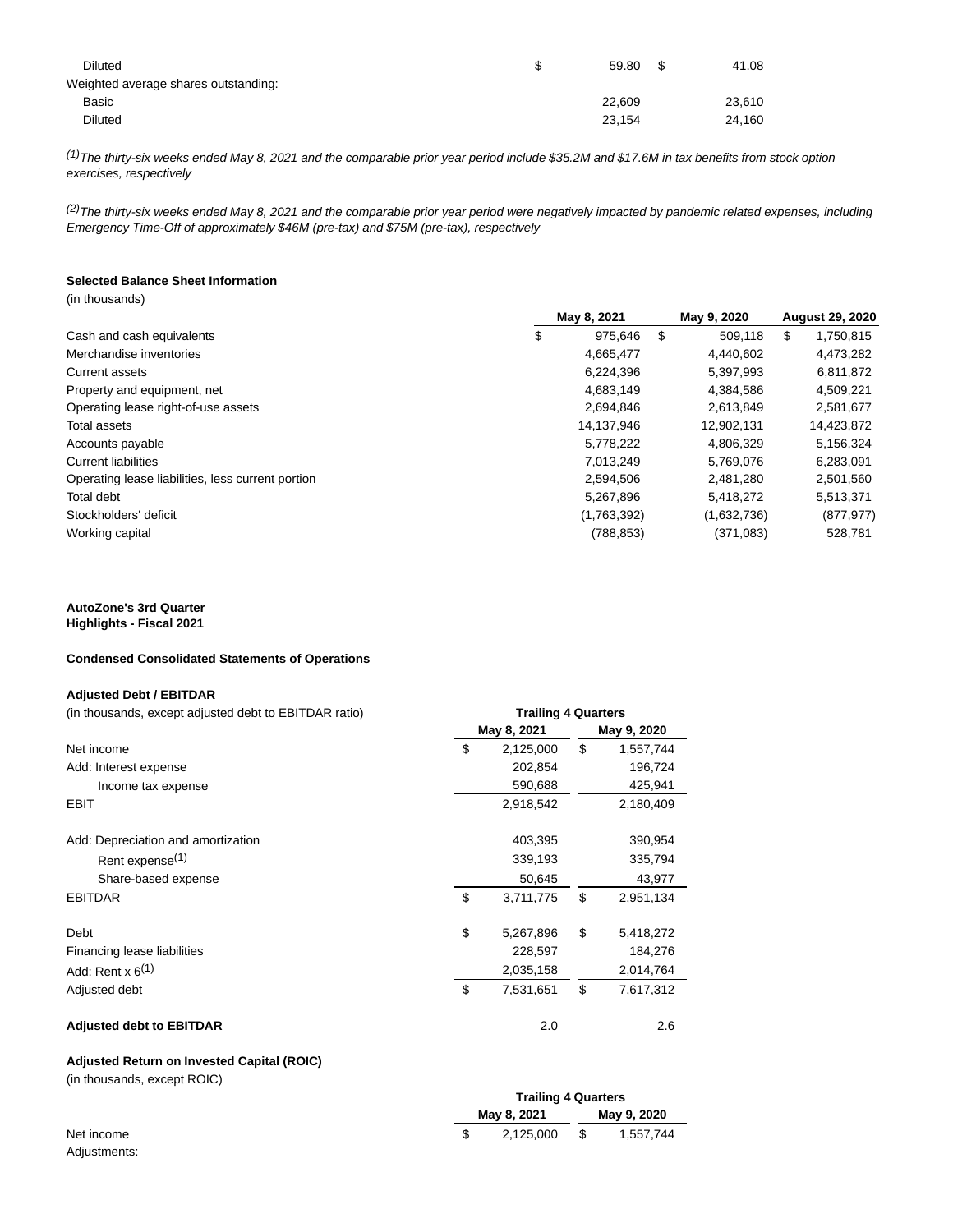| Interest expense                                   | 202,854         |       | 196,724     |
|----------------------------------------------------|-----------------|-------|-------------|
| Rent expense <sup>(1)</sup>                        | 339,193         |       | 335.794     |
| Tax effect <sup>(2)</sup>                          | (118,167)       |       | (114,492)   |
| Adjusted after-tax return                          | \$<br>2.548.880 | \$    | 1,975,770   |
| Average debt $(3)$                                 | \$<br>5.446.162 | \$    | 5,303,066   |
| Average stockholders' deficit <sup>(3)</sup>       | (1,364,932)     |       | (1,684,662) |
| Add: Rent $x$ 6 <sup>(1)</sup>                     | 2,035,158       |       | 2,014,764   |
| Average financing lease liabilities <sup>(3)</sup> | 227,061         |       | 184,286     |
| Invested capital                                   | \$<br>6.343.449 | \$    | 5.817.454   |
| <b>Adjusted After-Tax ROIC</b>                     | 40.2%           | 34.0% |             |

 $^{(1)}$  The table below outlines the calculation of rent expense and reconciles rent expense to total lease cost, per ASC 842, the most directly comparable GAAP financial measure, for the trailing four quarters ended May 8, 2021 and May 9, 2020 (in thousands):

| Total lease cost, per ASC 842, for the trailing four quarters<br>ended May 8, 2021                                            | \$<br>421,750 |
|-------------------------------------------------------------------------------------------------------------------------------|---------------|
| Less: Financing lease interest and amortization                                                                               | (55,725)      |
| Less: Variable operating lease components, related to<br>insurance and common area maintenance                                | (26,832)      |
| Rent expense for the trailing four quarters ended May 8,<br>2021                                                              | \$<br>339,193 |
| Total lease cost, per ASC 842, for the 36 weeks ended May<br>9, 2020                                                          | \$<br>286,626 |
| Less: Financing lease interest and<br>amortization                                                                            | (42, 172)     |
| Less: Variable operating lease components, related to<br>insurance and common area maintenance                                | (17, 127)     |
| Rent expense for the 36 weeks ended May 9, 2020                                                                               | \$<br>227,327 |
| Add: Rent expense for the 17 weeks ended August 31,<br>2019 as previously reported prior to the adoption of<br><b>ASC 842</b> | 108,467       |
| Rent expense for the trailing four quarters ended May 9,<br>2020                                                              | \$<br>335,794 |

(2) Effective tax rate over trailing four quarters ended May 8, 2021 and May 9, 2020 is 21.8% and 21.5%, respectively

 $(3)$ All averages are computed based on trailing 5 quarter balances

## **Other Selected Financial Information**

(in thousands)

|                                                         |   | May 8, 2021 | May 9, 2020      |
|---------------------------------------------------------|---|-------------|------------------|
| Cumulative share repurchases (\$ since fiscal 1998)     | S | 24,832,432  | \$<br>22,354,110 |
| Remaining share repurchase authorization (\$)           |   | 1.317.568   | 795,890          |
| Cumulative share repurchases (shares since fiscal 1998) |   | 149.696     | 147,696          |
| Shares outstanding, end of quarter                      |   | 21.620      | 23.348           |

|                               | 12 Weeks Ended |             | 12 Weeks Ended |             | 36 Weeks<br>Ended |             | 36 Weeks<br>Ended |
|-------------------------------|----------------|-------------|----------------|-------------|-------------------|-------------|-------------------|
|                               |                | May 8, 2021 |                | May 9, 2020 |                   | May 8, 2021 | May 9, 2020       |
| Depreciation and amortization | S              | 94.017      | S              | 91.695      | S                 | 278.044     | 272.115           |
| Capital spending              |                | 137.009     |                | 83.325      |                   | 375.653     | 273,888           |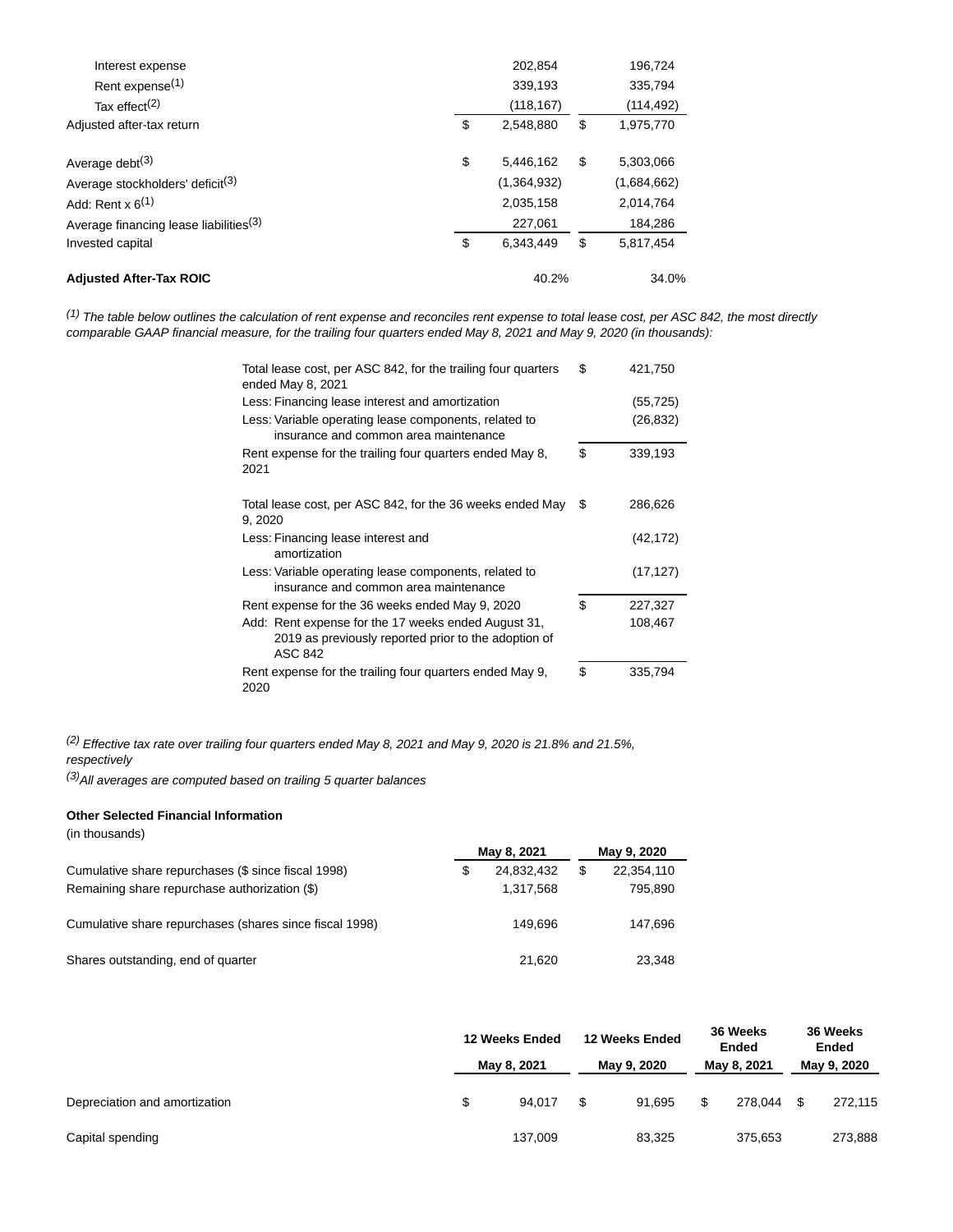## **AutoZone's 3rd Quarter Highlights - Fiscal 2021 Selected Operating Highlights Condensed Consolidated Statements of Operations**

### **Store Count & Square Footage**

|                                 | 12 Weeks Ended<br>May 8, 2021 | 12 Weeks Ended<br>May 9, 2020 | 36 Weeks Ended<br>May 8, 2021 | 36 Weeks Ended<br>May 9, 2020 |
|---------------------------------|-------------------------------|-------------------------------|-------------------------------|-------------------------------|
| Domestic:                       |                               |                               |                               |                               |
| Beginning stores                | 5,951                         | 5,815                         | 5,885                         | 5,772                         |
| Stores opened                   | 25                            | 21                            | 91                            | 64                            |
| Stores closed                   | (1)                           |                               | (1)                           |                               |
| Ending domestic stores          | 5,975                         | 5,836                         | 5,975                         | 5,836                         |
| <b>Relocated stores</b>         | 6                             | 1                             | 11                            | 1                             |
| Stores with commercial programs | 5,107                         | 4,950                         | 5,107                         | 4,950                         |
| Square footage (in thousands)   | 39,175                        | 38,223                        | 39,175                        | 38,223                        |
| Mexico:                         |                               |                               |                               |                               |
| Beginning stores                | 628                           | 608                           | 621                           | 604                           |
| Stores opened                   | 7                             | 2                             | 14                            | 6                             |
| <b>Ending Mexico stores</b>     | 635                           | 610                           | 635                           | 610                           |
| <b>Brazil:</b>                  |                               |                               |                               |                               |
| Beginning stores                | 46                            | 38                            | 43                            | 35                            |
| Stores opened                   | 1                             |                               | 4                             | 3                             |
| <b>Ending Brazil stores</b>     | 47                            | 38                            | 47                            | 38                            |
| <b>Total</b>                    | 6,657                         | 6,484                         | 6,657                         | 6,484                         |
| Square footage (in thousands)   | 44,253                        | 43,045                        | 44,253                        | 43,045                        |
| Square footage per store        | 6,648                         | 6,639                         | 6,648                         | 6,639                         |

### **Sales Statistics**

(\$ in thousands, except sales per average square foot)

|                                                            |    | 12 Weeks Ended |             | 12 Weeks Ended |    |             |             | <b>Trailing 4</b><br>Quarters |  | <b>Trailing 4</b><br>Quarters <sup>(1)</sup> |
|------------------------------------------------------------|----|----------------|-------------|----------------|----|-------------|-------------|-------------------------------|--|----------------------------------------------|
| <b>Total AutoZone Stores (Domestic, Mexico and Brazil)</b> |    | May 8, 2021    | May 9, 2020 |                |    | May 8, 2021 | May 9, 2020 |                               |  |                                              |
| Sales per average store                                    | \$ | 541            | \$          | 421            | \$ | 2,134       | \$          | 1,856                         |  |                                              |
| Sales per average square foot                              | \$ | 81             | \$          | 63             | \$ | 321         | \$          | 280                           |  |                                              |
| Total Auto Parts (Domestic, Mexico and Brazil)             |    |                |             |                |    |             |             |                               |  |                                              |
| Total auto parts sales                                     | \$ | 3,590,281      | \$          | 2,724,604      | \$ | 14,024,674  | \$          | 11,849,892                    |  |                                              |
| % Increase vs. LY                                          |    | 31.8%          |             | $-0.3%$        |    | 18.4%       |             | 5.5%                          |  |                                              |
| <b>Domestic Commercial</b>                                 |    |                |             |                |    |             |             |                               |  |                                              |
| Total domestic commercial sales                            | \$ | 828,569        | \$          | 573,786        | \$ | 3,138,398   | \$          | 2,638,710                     |  |                                              |
| % Increase vs. LY                                          |    | 44.4%          |             | $-6.7%$        |    | 18.9%       |             | 9.6%                          |  |                                              |
| Average sales per program per week                         | \$ | 13.5           | \$          | 9.7            | \$ | 12.0        | \$          | 10.2                          |  |                                              |
| % Increase vs. LY                                          |    | 39.2%          |             | $-9.3%$        |    | 17.6%       |             | 5.2%                          |  |                                              |
| All Other, including ALLDATA                               |    |                |             |                |    |             |             |                               |  |                                              |
| All other sales                                            | \$ | 60,742         | \$          | 54,695         | \$ | 237,395     | \$          | 224,542                       |  |                                              |
| % Increase vs. LY                                          |    | 11.1%          |             | 7.0%           |    | 5.7%        |             | 8.7%                          |  |                                              |